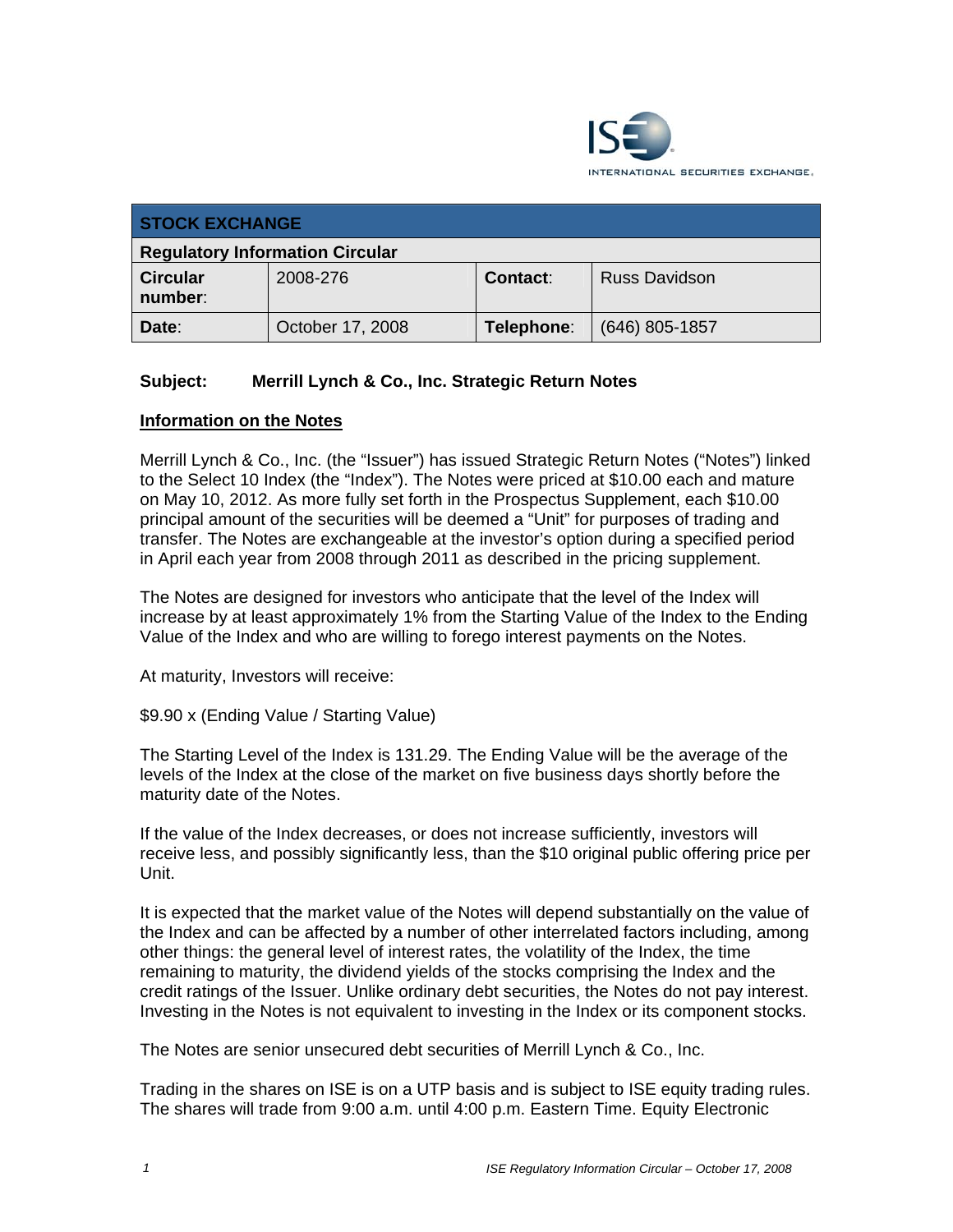Access Members ("Equity EAMs") trading the shares during the Pre-Market Session are exposed to the risk of the lack of the calculation or dissemination of underlying index value or intraday indicative value ("IIV"). For certain derivative securities products, an updated underlying index value or IIV may not be calculated or publicly disseminated in the Pre-Market hours. Since the underlying index value and IIV are not calculated or widely disseminated during Pre-Market hours, an investor who is unable to calculate implied values for certain derivative securities products during Pre-Market hours may be at a disadvantage to market professionals.

Equity EAMs also should review NASD Notice to Members 03-71 for guidance on trading these products. The Notice reminds members of their obligations to: (1) conduct adequate due diligence to understand the features of the product; (2) perform a reasonable-basis suitability analysis; (3) perform customer-specific suitability analysis in connection with any recommended transactions; (4) provide a balanced disclosure of both the risks and rewards associated with the particular product, especially when selling to retail investors; (5) implement appropriate internal controls; and (6) train registered persons regarding the features, risk and suitability of these products.

**This Regulatory Information Circular is not a statutory Prospectus. Equity EAMs should consult the Trust's Registration Statement, SAI, Prospectus and the Fund's website for relevant information.**